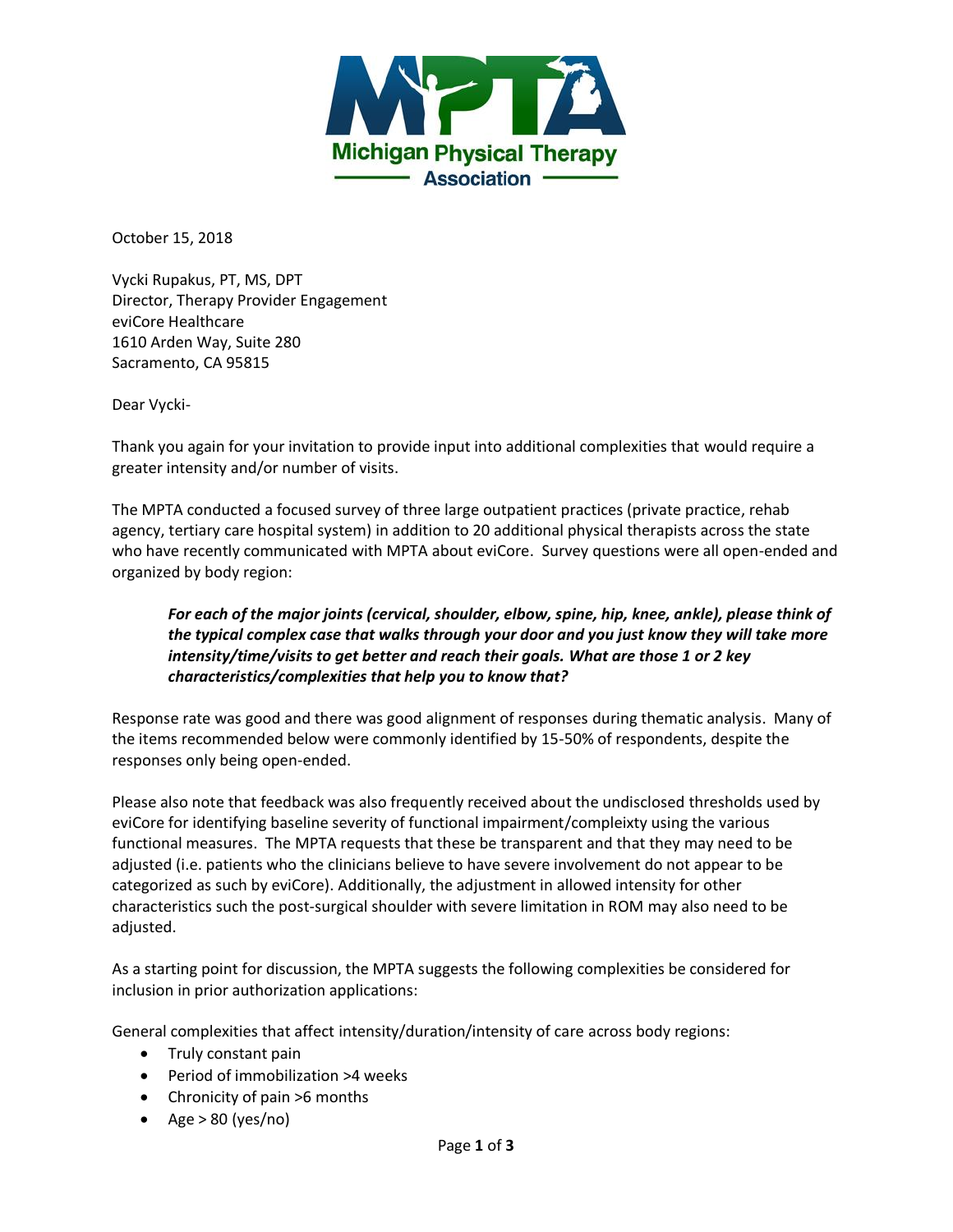

- Frequent falls (>1 fall in the past 6 months)
- Morbid obesity (BMI > 35)
- Severe disruption of sleep (<4 hours per night or waking 3 or more times per night)
- Significant anxiety/depression (yes/no)
- High fear avoidance beliefs (FABQw >34, FABQpa >15)
- History of prior surgery (yes/no)
- Secondary regional conditions (e.g. shoulder pain accompanied by thoracic dysfunction; elbow pain with secondary shoulder pain and/or dysfunction, knee pain with associated hip or ankle/foot dysfunction, etc) (yes/no)
- Current smoker

## Cervical Region

- Frank radiculopathy with sensory and/or motor deficit (yes/no)
- History of previous cervical surgery (yes/no)

## Shoulder

 Severe limitation in shoulder ROM (<90 deg flexion/abduction). As previously noted, the current visit/intensity adjustment for post-surgical status allowed by eviCore may need to be modified.

## Elbow

Repetitive elbow movements at work/unable to work (yes/no)

## Spine

- Repetitive spinal movements at work/unable to work (yes/no)
- Frank radiculopathy with sensory and/or motor deficit (yes/no)

### Hip

- Labral tear (yes/no)
- Severe limitation in hip ROM (<90 deg flexion, 20 deg abduction, <20 deg internal rotation, or <30 external rotation)

## Knee

 No additional suggestions beyond the general complexities, though the visit/intensity adjustment allowed by eviCore for loss of knee extension ROM >10 deg may need to be modified.

## Ankle

- WB restrictions/unable to tolerate WB (yes/no)
- Add the Foot and Ankle Ability Measure as a measure of function related to foot/ankle dysfunction.